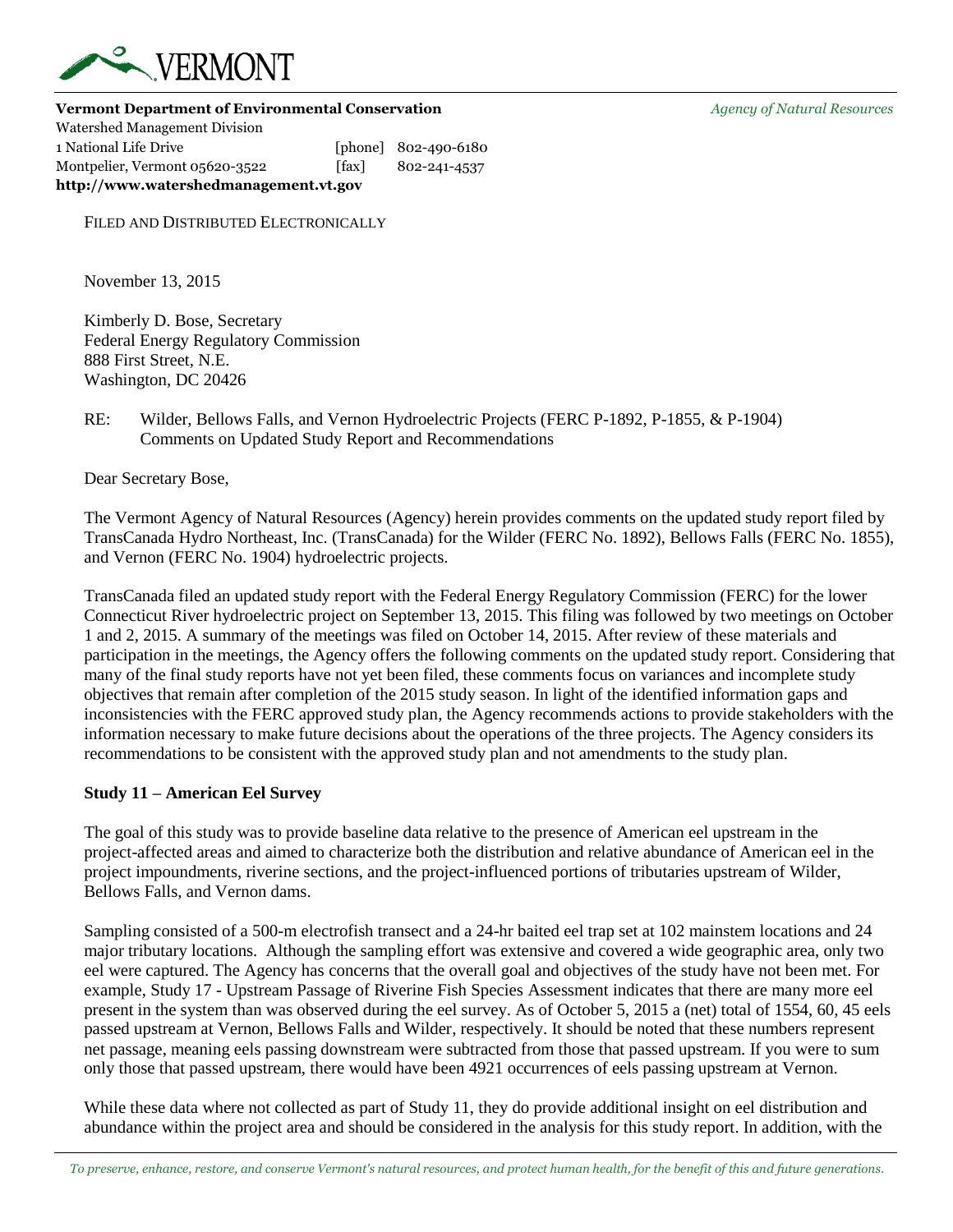Honorable Kimberly D. Bose November 13, 2015 Page 2

> number of eel passing Vernon this year, it is an open question as to how eel distribution and abundance will change when effective passage is provided.

### **Study 13 – Tributary and Backwater Fish Access and Habitats Study**

The goals of this study were to assess whether water-level fluctuations from project operations impede fish movement into and out of tributaries and backwater areas within the project-affected areas; and affect available fish habitat and water quality in the tributaries and backwater areas within the project-affected areas. Further, the project nexus specifically highlights that these conditions, if present, could limit access to spawning habitat.

During the site selection process, stakeholders requested that smaller tributaries (either intermittent or perennial) be included in the study due to valuable spawning and rearing habitat that these small streams provide, especially during the spring months. The importance of movement in the spring for spawning is also recognized in the updated study report, which states:

"The majority of movement for fish present in the mainstem Connecticut River into tributary and backwater habitats is likely to occur during the spring spawning period (April-June). This includes backwater spawning species such as Northern Pike, Chain Pickerel, Largemouth Bass, and Pumpkinseed, tributary confluence spawners such as White Sucker, Walleye, and Smallmouth Bass, and anadromous migrants such as Sea Lamprey which may move upstream into larger tributaries. Only Rainbow Trout, a nonnative salmonid stocked for recreational purposes, would potentially spawn during the fall. Juvenile American Shad are likely to use backwater habitat as nursery areas prior to fall outmigration. American Eels may move into (mostly larger) tributaries for their freshwater life stage, but can access tributaries in very low water levels."

Despite the FERC approved revised study plan stating that "water level loggers will be downloaded every few weeks during spring through late fall", the updated study report only analyzed data from the period between late July and mid-November. While the Agency recognizes that this time period captures the low flow period and may represent a "worst case scenario", it does not encompass the earlier spring season when most fish species would likely seek access to tributaries and backwaters for spawning and residency. Moreover, Table 6.3-1. (Summary of potential project effects), indicates that potential project effects for some tributaries are attributed to low tributary outflow. It is important for the Agency to understand if there are project related effects during a time when tributary outflow may or may not be a factor.

During consultation with the aquatics working group, stakeholders agreed that a water depths of 0.5 feet or greater would provide adequate fish access to and from the mainstem and tributary and backwater areas. In the updated study report, in order for a site to be evaluated further as a potential access issue, water depths needed to be less than 0.5 feet more than 25% of the time during the period of WSE data record. This second criteria, the percentage of time inadequate access must be present for a site to be evaluated as a potential access issue, was not developed in consultation with stakeholders. As indicated in Table 6.1-1, an additional 14 sites would be included as potentially affected if sites in which access issues were present less than 25% of the time during the period of record were included in the analysis.

#### Recommendation:

In order to determine if project operations affect tributary access during a biologically sensitive time period, the Agency requests that access all 37 sites be assessed during the spring period (April-June) consistent with the FERC approved study plan. If this is not possible with existing data, the Agency requests that data for the spring period be collected during the upcoming spring season.

In regards to the selection of sites for the initial assessment of potential access issues, the Agency requests that any location where water depths were less than 0.5 feet for any period of time be examined to determine if project operations were impeding fish access. The Agency believes that sites where access issues have been documented warrant additional evaluation to better understand and assess how project operations may affect access.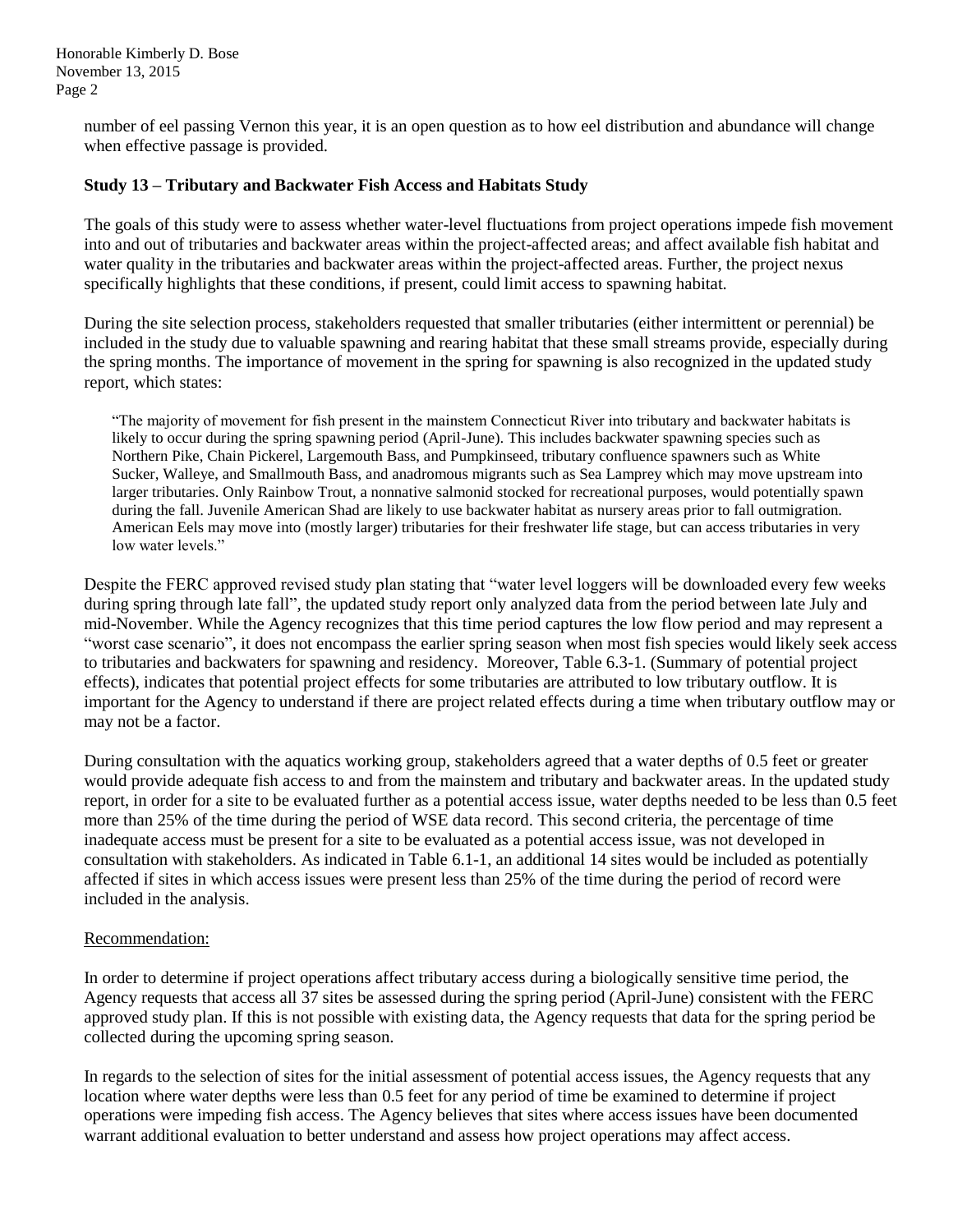### **Study 14 – Resident Fish Spawning in Impoundments Study**

The goal of this study is to assess whether project-related, water-level fluctuation in the impoundments affect resident fish spawning. Specific objectives include conducting field studies to assess the timing and location of fish spawning under existing conditions and to assess potential effects of impoundment fluctuation on nest abandonment, spawning fish displacement, and egg dewatering. The species of interest were smallmouth bass, largemouth bass, yellow perch, black crappie, pumpkinseed, bluegill, chain pickerel, northern pike, golden shiner, white sucker, spottail shiner, walleye, and fallfish.

During the tributary egg-block sampling effort, eggs of target species were captured at only two locations and eggs at both locations were white sucker eggs. For backwater sampling, northern pike and chain pickerel were not observed spawning, eggs were not found, and individuals captured did not show signs of ripeness. Only a single larval chain pickerel was collected. While black crappie was captured, individuals did not show signs of spawning characteristics and black crappie nests were not observed. No spawning aggregations of golden shiner or spottail shiners were observed, although ripe individuals of these species were occasionally captured.

The study report noted that water clarity was generally reduced throughout June due to high water conditions and many days provided visibility conditions of less than 2 feet, which were judged to be insufficient to adequately identify new spawning activities or to re-locate existing nests or eggs. Considering observations of pike and pickerel in backwaters throughout the sampling period, it is possible that sampling occurred after these species spawned and that due to high flows and low water clarity observations were limited to near shore areas.

While we acknowledge the extensive effort to document spawning activity for the target species, information gaps remain for several species of interest. Specifically the data collected to date for walleye, northern pike, chain pickerel, golden shiner, spottail shiner, black crappie, and white sucker, does not provide the information needed to assess project-related effects on these target species.

## Recommendation:

The Agency believes that additional sampling effort will be needed to provide the information necessary to assess project related effects on several target species identified in the revised study plan. The Agency recommends additional sampling be conducted in spring 2016, with a more narrow focus on walleye, northern pike, chain pickerel, golden shiner, spottail shiner, black crappie, and white sucker with sampling for northern pike and chain pickerel beginning earlier in the season. The Agency recommends consultation with the aquatics working group to develop a sampling plan for spring 2016.

## **Study 15 – Resident Fish Spawning in Riverine Sections Study**

The goal of this study is to assess whether project-related, water-level fluctuations negatively affect resident fish spawning in the riverine reaches of the projects. Specific objectives include conducting field studies to locate and map nesting locations and spawning sites and assess potential effects of operational flows and water level fluctuations on nest abandonment, spawning fish displacement, and egg dewatering. The target species are smallmouth bass, white sucker, walleye, and fallfish.

The riffle egg block sampling effort did not document white sucker eggs at any egg blocks and only a single walleye egg was collected. Considering the lack of data collected to date on walleye and white sucker spawning, determining project effects for these two species is not possible.

#### Recommendation:

Similar to study 14, the Agency believes that additional sampling effort will be needed to provide the information necessary to assess project related effects on walleye and white sucker. The Agency recommends additional sampling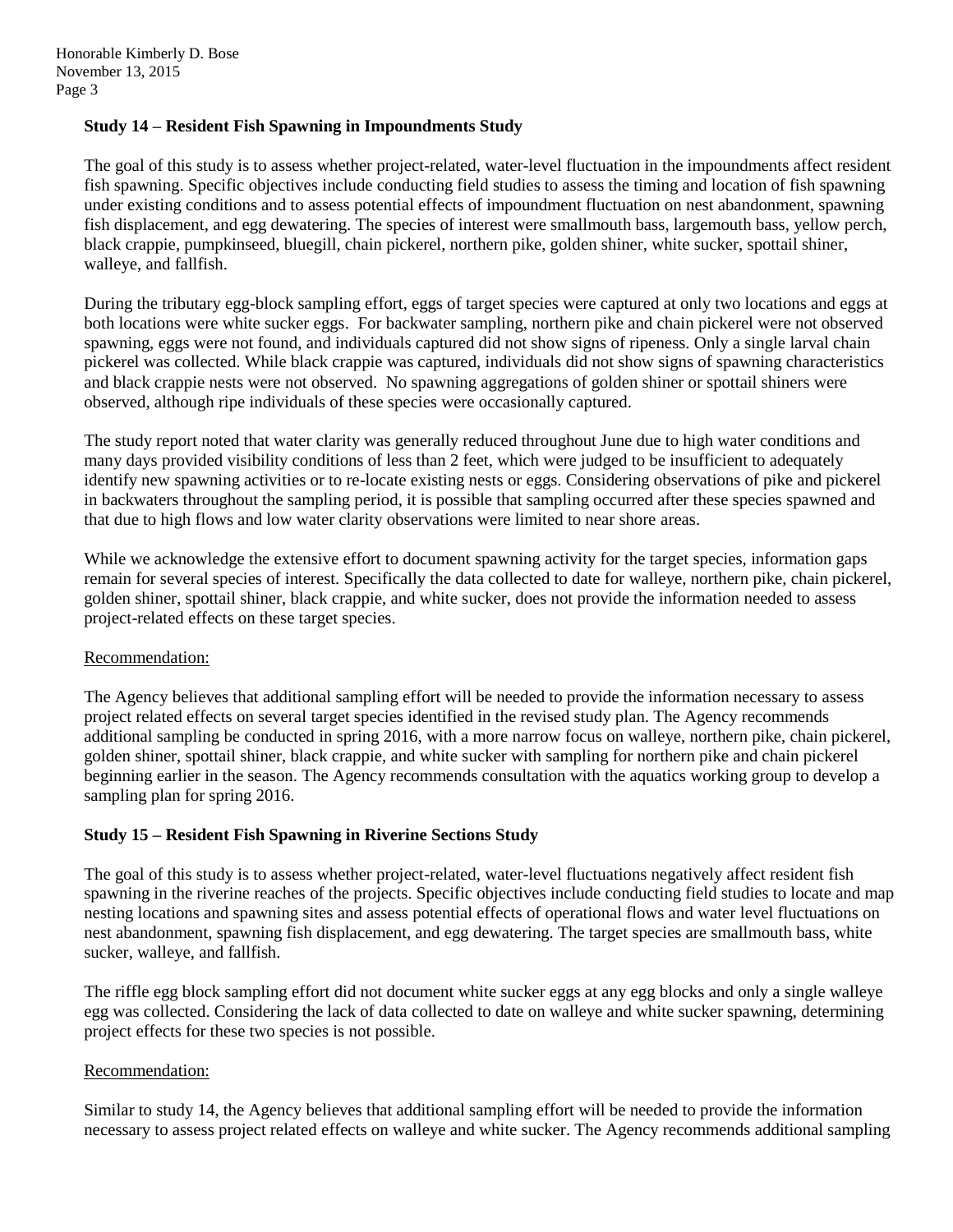Honorable Kimberly D. Bose November 13, 2015 Page 4

> be conducted in spring 2016 with a focus on these two species. The Agency recommends consultation with the aquatics working group to develop a sampling plan for spring 2016.

### **Study 17 – Upstream Passage of Riverine Fish Species Assessment**

The goals of this study are to determine the use and temporal distribution of riverine fish passing upstream of Wilder, Bellows Falls and Vernon fish ladders during the open-water period and to determine the appropriate operation period for these fishways to pass riverine and diadromous fish.

On September 4, 2015, a U.S. Fish and Wildlife Service Fish Passage Engineer visited the Wilder fish ladder and made several observations regarding the pools and entrance velocities. A formal inspection of the fishway was not conducted as part of this visit. The engineer noted that the Ice Harbor fishway is designed for  $\sim$ 11" of drop per pool; however the drop varied greatly from pool to pool. The engineer noted that the cause is likely blockages in the submerged orifices and/or degradation of the weir crests at capacity. This observation was later confirmed by TransCanada during a shutdown of the Wilder fishway to clear debris. Additionally, the attraction water system appeared to be designed to feed two or three entrances, while the study only utilized one entrance, which may result in too much flow running through that entrance. The engineer visually estimated the flow in the collection gallery at six to eight feet per second, and velocity out of the entrance at greater than eight feet per second. It is possible that these conditions could impact results of fish passage study at the Wilder fishway.

The revised study plan lays out a protocol for fishway maintenance and monitoring. It states:

"Fish ladders will be cleaned prior to the study year, and a protocol for weekly inspections at each fishway will be developed to evaluate potential blockages to passage during the study year. If these weekly checks indicate that a significant blockage or obstacle to upstream passage is present, a post season shut down may be implemented (i.e., following spring passage season and/or following the summer season). TransCanada will consult with the aquatics working group on the need for dewatering and inspection during the study period. In addition to monitoring passage obstacles, temperature monitors will be placed in each fishway, in the forebays at fishway exits, and in the tailraces. Operational parameters for the ladder (e.g., attraction flow, tailrace and headpond elevations) will be recorded for the period of operation."

## Recommendation:

Considering the observations made by the fish passage engineer, the Agency recommends that TransCanada conduct an evaluation of fishway performance to determine if the ladder was providing optimal fish passage conditions during the study period. This evaluation should compare the operational parameters for the ladder collected as part of study 17 to the design specifications for the fishway. Depending upon the results of the evaluation, additional operation may be needed in order to determine the use and appropriate operation of the Wilder fishway under a new license.

#### **Study 18 – American Eel Upstream Passage Assessment**

The goal of this study provide baseline data on the presence of American eels attempting to move upstream of the projects and the locations where they congregate while attempting upstream passage. This study was approved as a two year study with first year activities focusing on systematic surveys to identify areas of concentration and second year activities focusing on collecting and passing eels.

Due to the limited success of the baited eel pots, sampling for eels via eel pots concluded in late August, 2015. To date, no temporary ramp traps have been deployed. TransCanada reported that the only aggregation point identified thus far is the Vernon fishway and it may be infeasible to deploy the ladders during the continued upstream fish passage operational flows required by Study 17 – Upstream Passage of Riverine Fish Species Assessment. Systematic surveys of eel presence/abundance at tailrace and spillway locations at all three dams began in April 2015 and will continue through October 2015.